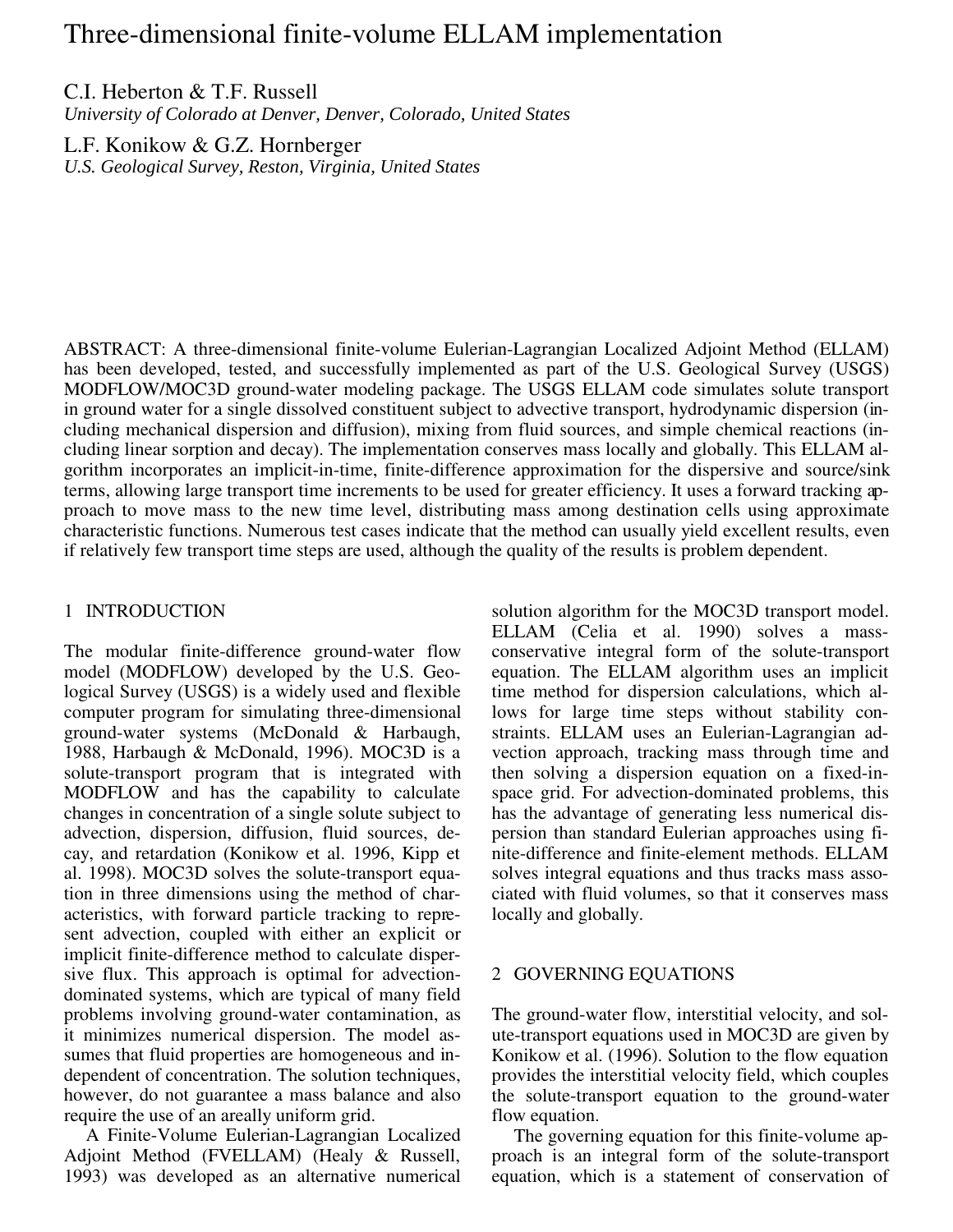| <b>Report Documentation Page</b>                                                                                                                                                                                                                                                                                                                                                                                                                                                                                                                                                                                                                                                                                                                                                                                                                                   |                             |                              |                                                     | Form Approved<br>OMB No. 0704-0188                 |                                                  |  |
|--------------------------------------------------------------------------------------------------------------------------------------------------------------------------------------------------------------------------------------------------------------------------------------------------------------------------------------------------------------------------------------------------------------------------------------------------------------------------------------------------------------------------------------------------------------------------------------------------------------------------------------------------------------------------------------------------------------------------------------------------------------------------------------------------------------------------------------------------------------------|-----------------------------|------------------------------|-----------------------------------------------------|----------------------------------------------------|--------------------------------------------------|--|
| Public reporting burden for the collection of information is estimated to average 1 hour per response, including the time for reviewing instructions, searching existing data sources, gathering and<br>maintaining the data needed, and completing and reviewing the collection of information. Send comments regarding this burden estimate or any other aspect of this collection of information,<br>including suggestions for reducing this burden, to Washington Headquarters Services, Directorate for Information Operations and Reports, 1215 Jefferson Davis Highway, Suite 1204, Arlington<br>VA 22202-4302. Respondents should be aware that notwithstanding any other provision of law, no person shall be subject to a penalty for failing to comply with a collection of information if it<br>does not display a currently valid OMB control number. |                             |                              |                                                     |                                                    |                                                  |  |
| <b>1. REPORT DATE</b><br>2006                                                                                                                                                                                                                                                                                                                                                                                                                                                                                                                                                                                                                                                                                                                                                                                                                                      | 2. REPORT TYPE              |                              | <b>3. DATES COVERED</b><br>00-00-2006 to 00-00-2006 |                                                    |                                                  |  |
| <b>4. TITLE AND SUBTITLE</b>                                                                                                                                                                                                                                                                                                                                                                                                                                                                                                                                                                                                                                                                                                                                                                                                                                       |                             |                              |                                                     |                                                    | 5a. CONTRACT NUMBER                              |  |
| Three-dimensional finite-volume ELLAM Implementation                                                                                                                                                                                                                                                                                                                                                                                                                                                                                                                                                                                                                                                                                                                                                                                                               |                             |                              |                                                     | <b>5b. GRANT NUMBER</b>                            |                                                  |  |
|                                                                                                                                                                                                                                                                                                                                                                                                                                                                                                                                                                                                                                                                                                                                                                                                                                                                    |                             |                              |                                                     | 5c. PROGRAM ELEMENT NUMBER                         |                                                  |  |
| 6. AUTHOR(S)                                                                                                                                                                                                                                                                                                                                                                                                                                                                                                                                                                                                                                                                                                                                                                                                                                                       |                             |                              | <b>5d. PROJECT NUMBER</b>                           |                                                    |                                                  |  |
|                                                                                                                                                                                                                                                                                                                                                                                                                                                                                                                                                                                                                                                                                                                                                                                                                                                                    |                             |                              |                                                     | <b>5e. TASK NUMBER</b>                             |                                                  |  |
|                                                                                                                                                                                                                                                                                                                                                                                                                                                                                                                                                                                                                                                                                                                                                                                                                                                                    |                             |                              |                                                     |                                                    | <b>5f. WORK UNIT NUMBER</b>                      |  |
| 7. PERFORMING ORGANIZATION NAME(S) AND ADDRESS(ES)<br><b>California Institute of Technology, Department of Applied</b><br>Physics, Pasadena, CA, 91125                                                                                                                                                                                                                                                                                                                                                                                                                                                                                                                                                                                                                                                                                                             |                             |                              |                                                     | 8. PERFORMING ORGANIZATION<br><b>REPORT NUMBER</b> |                                                  |  |
| 9. SPONSORING/MONITORING AGENCY NAME(S) AND ADDRESS(ES)                                                                                                                                                                                                                                                                                                                                                                                                                                                                                                                                                                                                                                                                                                                                                                                                            |                             |                              |                                                     | 10. SPONSOR/MONITOR'S ACRONYM(S)                   |                                                  |  |
|                                                                                                                                                                                                                                                                                                                                                                                                                                                                                                                                                                                                                                                                                                                                                                                                                                                                    |                             |                              |                                                     |                                                    | <b>11. SPONSOR/MONITOR'S REPORT</b><br>NUMBER(S) |  |
| 12. DISTRIBUTION/AVAILABILITY STATEMENT<br>Approved for public release; distribution unlimited                                                                                                                                                                                                                                                                                                                                                                                                                                                                                                                                                                                                                                                                                                                                                                     |                             |                              |                                                     |                                                    |                                                  |  |
| <b>13. SUPPLEMENTARY NOTES</b>                                                                                                                                                                                                                                                                                                                                                                                                                                                                                                                                                                                                                                                                                                                                                                                                                                     |                             |                              |                                                     |                                                    |                                                  |  |
| 14. ABSTRACT                                                                                                                                                                                                                                                                                                                                                                                                                                                                                                                                                                                                                                                                                                                                                                                                                                                       |                             |                              |                                                     |                                                    |                                                  |  |
| <b>15. SUBJECT TERMS</b>                                                                                                                                                                                                                                                                                                                                                                                                                                                                                                                                                                                                                                                                                                                                                                                                                                           |                             |                              |                                                     |                                                    |                                                  |  |
| 16. SECURITY CLASSIFICATION OF:                                                                                                                                                                                                                                                                                                                                                                                                                                                                                                                                                                                                                                                                                                                                                                                                                                    | <b>17. LIMITATION OF</b>    | 18. NUMBER                   | 19a. NAME OF                                        |                                                    |                                                  |  |
| a. REPORT<br>unclassified                                                                                                                                                                                                                                                                                                                                                                                                                                                                                                                                                                                                                                                                                                                                                                                                                                          | b. ABSTRACT<br>unclassified | c. THIS PAGE<br>unclassified | <b>ABSTRACT</b>                                     | OF PAGES<br>8                                      | <b>RESPONSIBLE PERSON</b>                        |  |

**Standard Form 298 (Rev. 8-98)**<br>Prescribed by ANSI Std Z39-18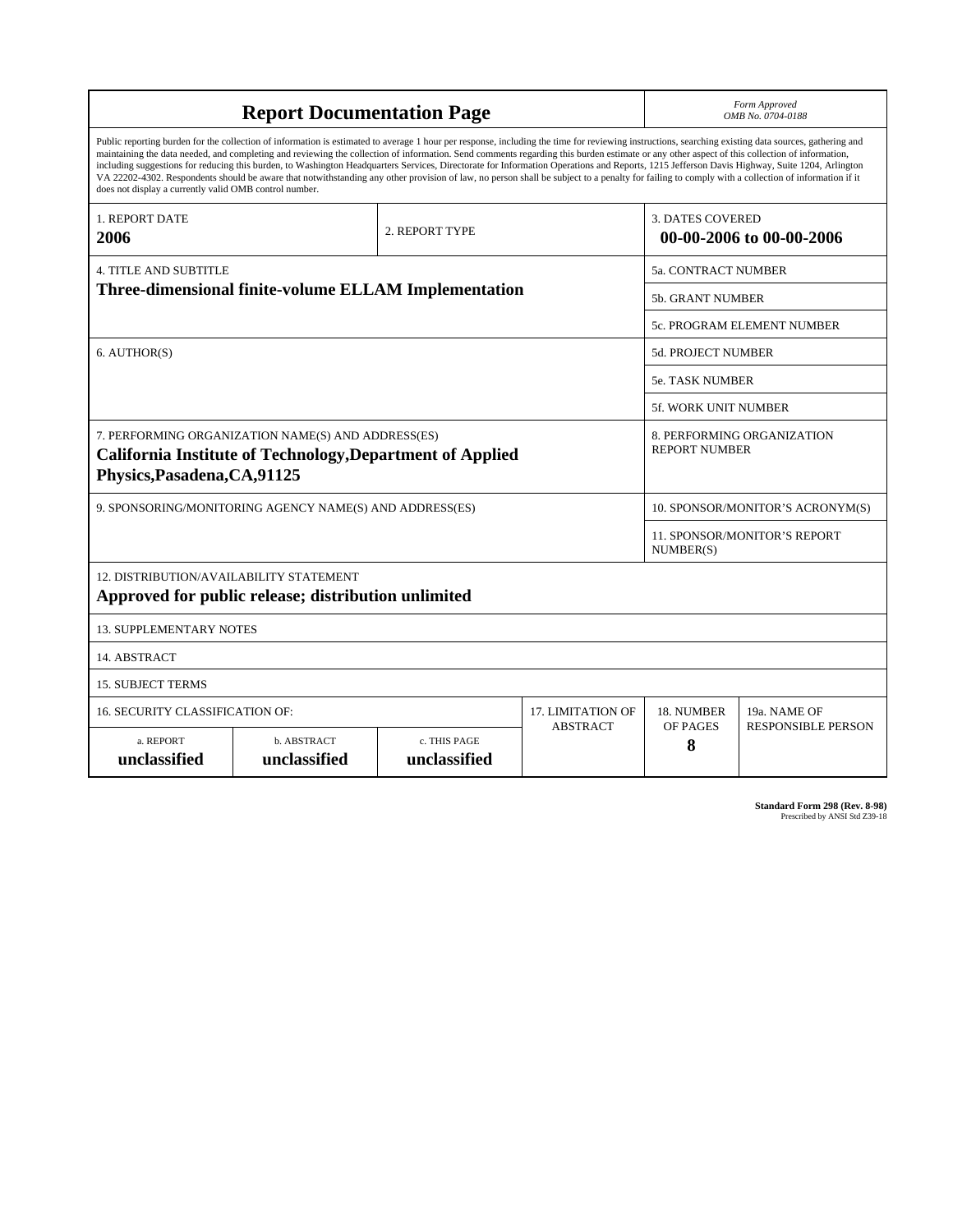mass over the domain of integration. Integration against a "test function" (*u*) provides the formulation of conservation of mass, including treatment of cell or subdomain boundary conditions and solute decay. The test function effectively specifies the domain of integration for the transport equation by the portion of the space-time domain where its value is nonzero.

If we multiply the solute-transport equation by the test function  $u$  and integrate over time and space, we have:

$$
\int_{\Omega} \int_{0}^{T} \left( u \frac{\partial (\varepsilon C)}{\partial t} + \frac{u}{R_{f}} \nabla \cdot (\varepsilon C \mathbf{V} - \varepsilon \mathbf{D} \nabla C) - \frac{u}{R_{f}} \sum_{i} C' W + u \lambda \varepsilon C dt dx \right) = 0
$$
\n(1)

where  $\Omega$  is the entire spatial transport subdomain,  $T$ is the end of the simulation time period starting at time zero,  $\varepsilon$  is the effective porosity (dimensionless), *C* is volumetric concentration (mass of solute per unit volume of fluid,  $ML^{-3}$ ), *t* is time (T),  $R_f$  is the retardation factor, **V** is the interstitial fluid velocity  $(LT^{-1})$ , **D** is a second-rank tensor of dispersion coefficients  $(L^2T^{-1})$ , *W* is a volumetric fluid sink or source rate per unit volume of aquifer  $(T<sup>-1</sup>)$ ,  $C'$  is the volumetric concentration in the sink/source fluid  $(ML^{-3})$  (if *W* represents a sink,  $C' = C$ ), and  $\lambda$  is the decay rate  $(T^{-1})$ .

The Eulerian-Lagrangian aspects of the method derive from the requirement that the test function satisfy the adjoint equation,

$$
\frac{\partial u}{\partial t} + \frac{\mathbf{V}}{R_f} \cdot \nabla u - \lambda u = 0. \tag{2}
$$

Thus, for the time step from  $t^n$  to  $t^{n+1}$ ,

$$
u(\mathbf{x},t) = f(\mathbf{x},t)e^{-\lambda(t^{n+1}-t)},
$$
\n(3)

where

$$
\frac{\partial f}{\partial t} + \frac{\mathbf{V}}{R_f} \cdot \nabla f = 0, \qquad (4)
$$

so that *f* is constant along characteristics of the retarded interstitial velocity field. With

$$
u = e^{-\lambda(t^{n+1}-t)},\tag{5}
$$

(that is,  $f = 1$ ) we arrive at a statement of global conservation of mass for a time step. For a local conservation equation on each finite-difference cell  $\Omega_l$  in the transport subdomain, let

$$
u_l(\mathbf{x},t) = f_l(\mathbf{x},t)e^{-\lambda \left(t^{n+1} - t\right)},
$$
\n(6)

where  $f_l(x, t^{n+1}) = 1$  on  $\Omega_l$  and  $f_l(x, t^{n+1}) = 0$  elsewhere:

$$
\int_{\Omega_{l}} (\varepsilon C)^{n+1} dx
$$
\n+ 
$$
\iint_{\text{supp } u_{l} \cap \Gamma^{n+1}} \frac{e^{-\lambda (t^{n+1}-t)}}{R_{f}} (\varepsilon C V - \varepsilon D V C) \cdot \text{nd}t ds
$$
\n- 
$$
\int_{t^{n}}^{t^{n+1}} \int_{\partial \text{supp } u_{l}} \frac{e^{-\lambda (t^{n+1}-t)}}{R_{f}} (\varepsilon D V C) \cdot \text{nd}t ds
$$
\n- 
$$
\int_{\text{supp } u_{l} \cap \text{supp } W} \frac{e^{-\lambda (t^{n+1}-t)}}{R_{f}} \sum C' W dt dx
$$
\n= 
$$
e^{-\lambda \Delta t} \int_{\Omega_{l}^{*}} (\varepsilon C)^{n} dx
$$
\n(7)

where  $\partial \cdot$  signifies the spatial boundary of the argument; supp⋅ denotes the support of a function (that is, the part of its domain where a function assumes a non-zero value); **n** is the unit outward normal vector on the specified boundary;  $\Omega_l^*$  is the part of the spatial domain holding mass at time *t n* for destination cell  $\Omega_l$  at time  $t^{n+1}$  under advection;  $\Gamma^{n+1}$  =  $\partial \Omega \times (t^n, t^{n+1})$  is the space-time boundary at time step *n*+1; and d**x** and d**s** signify differential volume and area, respectively.

Note that equation 7 appears as space-time integrals of the dispersion equations. ELLAM can be viewed as a method of characteristics, tracking mass along streamlines of the flow to accumulate data to the right-hand side of the system of equations.

#### 3 NUMERICAL METHODS

#### 3.1 *ELLAM overview*

A numerical solution of the three-dimensional ground-water flow equation is obtained by the MODFLOW code using implicit (backward-in-time) finite-difference methods. After the head distribution has been calculated for a given time step or steadystate flow condition, the specific discharge across every face of each finite-difference cell within the transport subdomain is calculated using a finitedifference approximation (see Konikow et al. 1996). The seepage velocity is calculated at points within a finite-difference cell based on linearly interpolated estimates of specific discharge at those points divided by the effective porosity of the cell (see Konikow et al. 1996).

Advection in flowing ground water is simulated by mass tracking along the characteristic curves determined by the seepage velocity. Calculation of advective movement during a flow time step is based on the specific discharges computed at the end of the time step.

As in MOC3D, tracking is performed using linear interpolation of velocity in the direction of the component of interest and piecewise-constant inter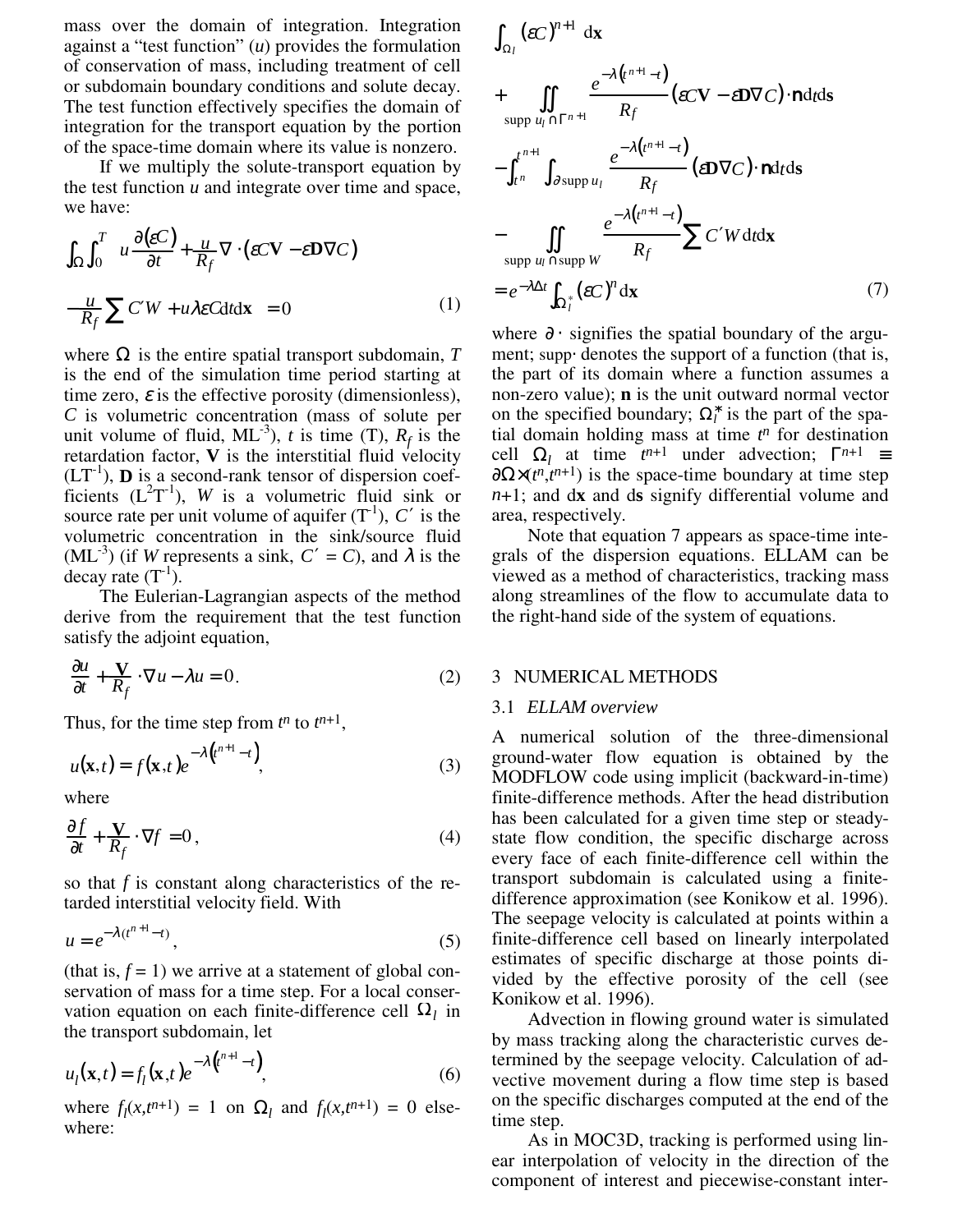polation in the other two directions. The approach is to solve a system of three ordinary differential equations to find the characteristic curves  $[x = x(t), y =$ *y(t),* and  $z = z(t)$ ] along which fluid is advected. This is accomplished by introducing a set of moving points that can be traced within the stationary coordinates of a finite-difference grid. Each point corresponds to one characteristic curve, and values of *x*, *y*, and *z* are obtained as functions of *t* for each characteristic (Garder et al. 1964). Each point moves through the flow field at a rate governed by the flow velocity acting along its trajectory.

The ELLAM equations suggest that mass is tracked backwards along characteristics to the preimage of each cell or boundary face. It is not possible, however, to exactly locate all of the mass at the previous time level by backtracking a finite number of points. In order to achieve mass balance, this implementation of the ELLAM algorithm tracks the known mass distribution forward from the old time level to the new time level.

Numerically, this is accomplished by tracking mass forward from the old time level, *n*, along characteristics. Each cell is divided into subcells, where the number of subcells is determined by parameters NSC, NSR, NSL, specifying the number of subcells in the column, row, and layer direction, respectively. The center of each subcell is the location at time level *n* of one of the moving points discussed above, which is tracked through the time step under advection. Depending on the exact location of this point in the destination cell at the new time, all of the mass in the subcell may or may not also be found in that destination cell. In order to mitigate the effects of unwarranted mass lumping, subcell mass is distributed among cells neighboring the destination cell using "approximate test functions,"  $w_l$ . The value of  $w_l$  at the subcell center destination point is the fraction of subcell mass to be distributed to cell *l.*

This yields the formulation of the time step *n* term in equation 7,

$$
e^{-\lambda \Delta t} \int_{\Omega_l^*} C^n d\mathbf{x} =
$$
  

$$
e^{-\lambda \Delta t} \sum_{j,i,k} \sum_{\substack{\mathbf{p}=\text{subcell} \\ \text{center}}} \frac{\Delta x_j \Delta y_i b_{j,i,k}}{(NSC)(NSR)(NSL)} w_l(p^f) C^n(p)^{(8)}
$$

where summation runs through all subcells of each cell in the transport subdomain, *b* is the cell thickness, and *pf* is the image of *p* under forward tracking to the new time level.

The model assumes a source or sink acts uniformly over the entire cell surrounding a source or sink node. For a cell containing a fluid source, a single time step is discretized into a number of sub-time steps determined by parameter NT, and the composite trapezoidal integration rule is applied in time. Mass is tracked to varying locations within the transport subgrid depending on when in the transport time step the mass enters the system. At each subtime step, inflow mass is spatially discretized, tracked, and accumulated just like mass that began the time step already in the system, but for the shorter interval.

Sink concentration is assumed to be the average nodal concentration for the transport time step, with the exception of a sink due to evapotranspiration, where sink concentration is taken to be zero. Integration rules are midpoint in space and a one point backward Euler in time.

The quantity mass/porosity in a cell at the new time level  $t^{n+1}$  is expressed using the trapezoidal rule for integration, formulated over each cell octant. Concentrations at octant corners are weighted averages of neighboring node concentrations, determined by trilinear interpolation.

Like the algorithms in the previous versions of MOC3D, the ELLAM method approximates total solute flux across the transport subdomain boundary by the advective flux. This approximation is not demanded by ELLAM methods in general, but it is a feature of this particular implementation. This approximation means that boundary-face concentrations are not coupled to cell-center concentrations through the numerical derivative. All mass moving in and out of the transport subdomain can be tracked using the advective algorithm. Mass tracked across outflow boundaries provides data for a system of outflow boundary equations decoupled from the cell equations. User-input inflow concentrations together with the outflow solutions then accumulate on the right-hand side of the system of cell equations.

For an inflow boundary, as for a source, a single time step is discretized into a number of sub-time steps determined by parameter NT. The only difference in the treatment of the inflow boundary from the treatment of the source is that only the twodimensional boundary face is discretized, while for a source, the entire cell is discretized. For a cell  $\Omega_l$ , the integration is performed over the intersection of the support of the space-time test function for that cell and the transport subdomain boundary; that is, all mass entering through the boundary and advected to  $\Omega_l$  during the time step is accumulated to the right-hand side of local equation *l*.

The right-hand-side outflow boundary integrals are constructed from the mass contributions tracked across the boundary from interior cells, sources, and inflow boundaries during the transport time step. All mass associated with a tracked point that reaches the outflow boundary at any time during the time step is considered to leave the transport subdomain. Test functions are evaluated to distribute mass among neighboring boundary outflow faces.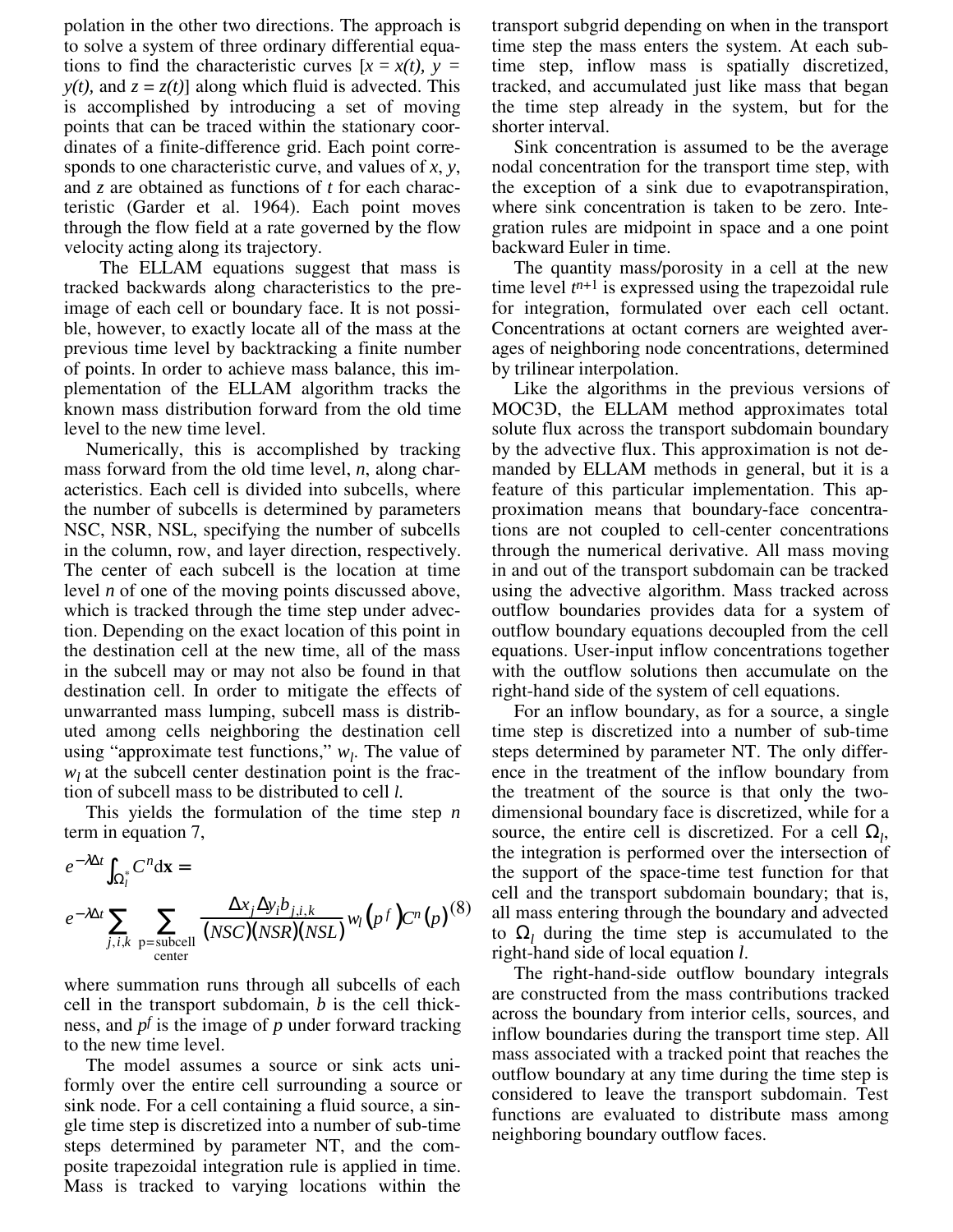## 3.2 *Accuracy criteria*

An accuracy criterion incorporated in the model constrains the distance that solute mass is advected during each transport time step. A restriction can be placed by the model user on the size of the time step to ensure that the number of grid cells a point moves in the *x*-, *y*-, or *z*-directions does not exceed some maximum. This translates into a limitation on the transport time-step length. If the time step used to solve the flow equation exceeds the time limit, the flow time step will be subdivided into an appropriate number of equal-sized smaller time increments for solving transport.

For advective transport, a mesh density sufficient so that at least four grid nodes are represented across a solute front (or zone of relatively steep concentration gradient) is needed for good accuracy. Similarly, for advecting a peak concentration, the area of the peak should be represented across at least eight nodes of the grid for good accuracy. In such cases, testing suggests that a peak concentration value can be advected with a very small dissipation of the maximum concentration per time step for a variety of Courant numbers. With insufficient mesh density, a peak will dissipate (or decay) rapidly for an initial period of time during which it spreads out and oscillates; thereafter, the numerical decay is very slow and the oscillations do not worsen. A fine discretization of tracked mass (large NSC, NSR, NSL) reduces the rate of peak decay when modeling with many transport time steps. Regardless of the solution accuracy, global mass is conserved.

The accuracy of the dispersion calculation is governed in part by the accuracy of the centraldifference approximations to the space derivatives, meaning a finer mesh will result in better accuracy. The implicit formulation for the solution of the dispersion equation is unconditionally stable. This allows for large time steps during the simulation. Because ELLAM solves the dispersion equation along characteristics, thus avoiding large values of the second time derivative of the solution at passage of a steep front, error in calculation of the time derivative may be expected to be small compared to a standard finite-difference solution to an advection-diffusion equation. Some dependence of accuracy of the dispersion calculation on the size of the time step is retained, however. Note that stability does not imply accuracy; accuracy of the solution to the dispersion equation decreases as the time step size increases. On the other hand, modeling with many time steps in order to resolve dispersion to the desired accuracy could result in a loss of peak to numerical dispersion inherent in the treatment of advection, an effect that can be reduced by increasing NSC, NSR, and NSL.

One additional difficulty encountered with implicit temporal differencing results from the use of a symmetric spatial differencing for the cross-product terms of the dispersion tensor. This creates a potential for overshoot and undershoot in the calculated concentration solution, particularly when the velocity field is oblique to the axes of the grid. A remedy for excessive overshoot and undershoot is to refine the finite-difference mesh. This may, however, increase simulation times.

## 4 MODEL TESTING AND EVALUATION

The ELLAM simulator was tested and evaluated by running a suite of test cases (see Konikow et al. 1996, Kipp et al. 1998). This suite includes base results generated by analytical solutions and by other numerical models. It spans a range of conditions and problem types so that the user will gain an appreciation for both the strengths and weaknesses of this particular code. All test cases involve steady-state flow conditions.

# 4.1 *One-dimensional flow*

The first test case evaluates ELLAM for a relatively simple system involving one-dimensional solute transport in a finite-length aquifer having a thirdtype source boundary condition. The numerical results are compared to an analytical solution by Wexler (1992, p. 17).

The length of the system is 12 cm; other parameters are summarized in Table 1. The solute-transport equation was solved using ELLAM on a 120-cell subgrid to assure a constant velocity within the transport domain and to allow an accurate match to the boundary conditions of the analytical solution.

Table 1. Parameters used in ELLAM simulation of solute transport in a one-dimensional, steadystate flow system.

| Parameter                              | Value                     |
|----------------------------------------|---------------------------|
| Transmissivity $(T_{xx})$              | $0.01$ cm <sup>2</sup> /s |
| ε                                      | 0.1                       |
| Longitudinal dispersivity $(\alpha_l)$ | $0.1 \text{ cm}$          |
| Total simulated time                   | 120 s                     |
| $V_{x}$                                | $0.1 \text{ cm/s}$        |
| $V_v = V_z$                            | $0.0 \text{ cm/s}$        |
| Initial concentration $(C_0)$          | 0.0                       |
| Source concentration $(C')$            | 1.0                       |
| Number of rows & layers                | 1                         |
| Number of columns                      | 122                       |
| $\Delta x = \Delta y$                  | 0.1 cm                    |
| $\Delta z$                             | $1.0 \text{ cm}$          |
| NSC <sup>.</sup>                       | 4                         |
| $NSR = NSL$                            | $\mathfrak{D}$            |
| NΤ                                     | 128                       |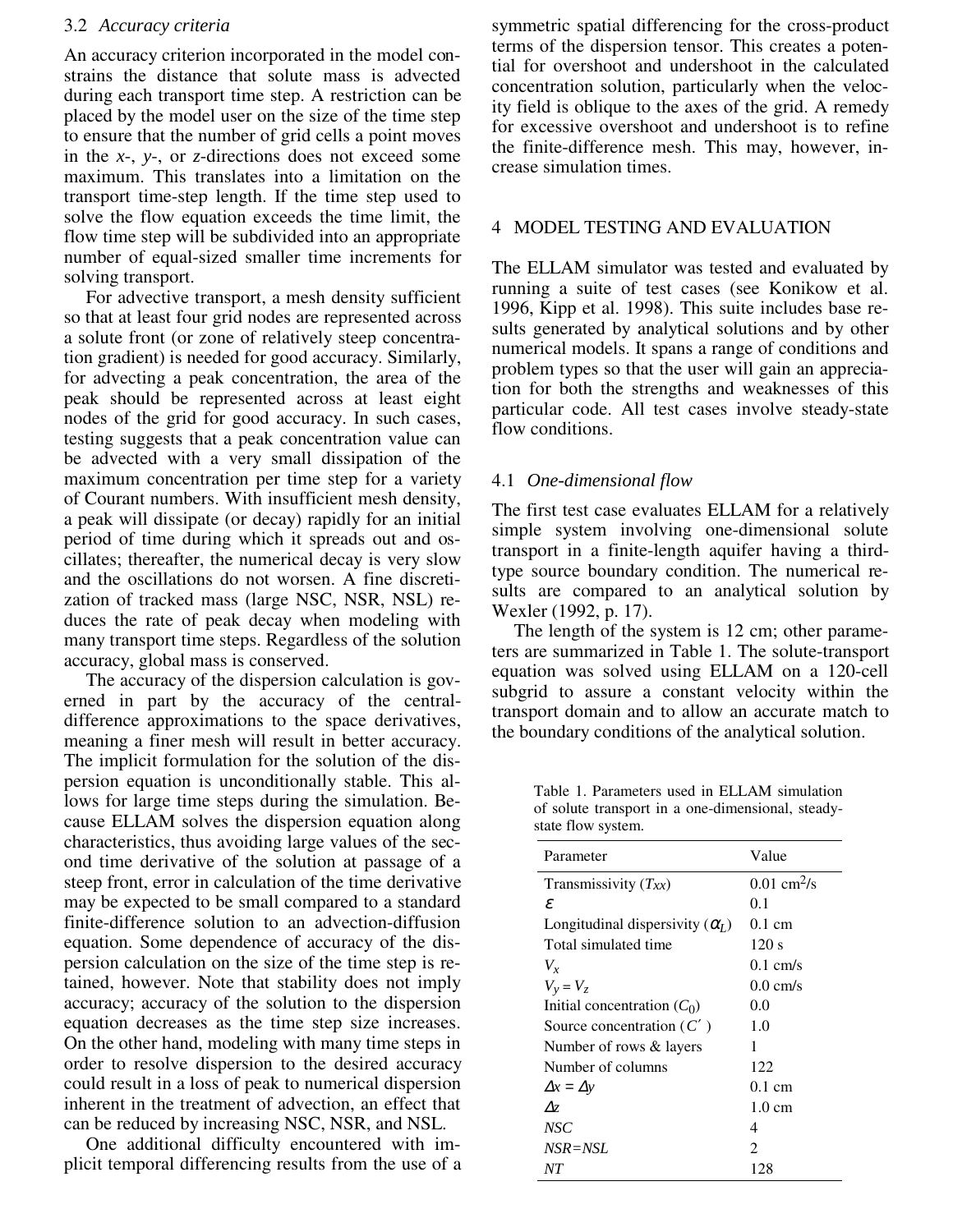Using the explicit finite-difference solution in MOC3D, the dispersion coefficient imposed the limiting stability criteria, and 2401 time increments were required to solve the transport equation. The implicit solver of MOC3D, however, required only 241 moves. ELLAM results for 241 transport time steps,  $NSC = 4$ ,  $NSR = NSL = 2$ , and  $NT = 128$  are essentially identical to the analytical results. Therefore, these solutions are not plotted. Instead, results are plotted for substantially fewer time increments.

A variety of parameter values were evaluated. Figure 1 shows the analytical solution and two EL-LAM solutions for a low-dispersion case. For 121 transport time increments, using  $NSC = 32$ ,  $NSR =$  $NSL = 2$ , and  $NT = 128$ , there is a very close match between the numerical and analytical solutions. To improve clarity in showing the results for this case, only every fourth data point is shown, except for times less than 10 seconds at  $x = 0.05$ , where every point is plotted. The efficiency of the numerical solution can be improved by about a factor of four by setting  $NSC = 4$ ; the results are very similar, so are not plotted, although the concentration is just slightly low at the first grid cell. The simulation took 261 seconds when  $NSC = 32$ , but only 60 seconds when  $NSC = 4$ . (Simulations were executed on a Data General Unix workstation.) For 12 time increments, using  $NSC = 4$ ,  $NSR = NSL = 2$ , and  $NT =$ 128, concentrations at early times and short distances are somewhat low, but elsewhere the results look excellent. Thus, there is an overall good agreement with the analytical results, as well as with the previously published MOC3D results that used 20 times as many time increments. The simulation using 12 time increments took only 15 seconds.



Figure 1. Numerical and analytical solutions at three different locations for solute transport in a one-dimensional, steady flow field.

In all cases described above, the mass-balance error was less than 0.001 percent. In contrast, the mass-balance errors for these problems using the explicit and implicit versions of the method-ofcharacteristics code yielded mass-balance errors of up to a few percent in some cases.

#### 4.2 *Point initial condition in uniform flow*

Three-dimensional solute transport of an instantaneous point source (Dirac initial condition) in a uniform flow field was used as another test problem. An analytical solution for an instantaneous point source in a homogeneous infinite aquifer is given by Wexler (1992, p. 42), who presents the POINT3 code for a related case of a continuous point source. The POINT3 code was modified to solve for the desired case of an instantaneous point source.

The test problem was designed to evaluate the numerical solution for a case in which flow occurs at 45 degrees to the *x*- and *y*-axes. This allows us to evaluate the accuracy and sensitivity of the numerical solution to the orientation of the flow relative to the grid. The assumptions and parameters for this test case are summarized in Table 2 and are described in more detail by Konikow et al. (1996).

Table 2. Parameters used in ELLAM simulation of three-dimensional transport from a point source with flow at 45 degrees to *x-* and *y-*axes.

| Parameter                       | Value                         |  |
|---------------------------------|-------------------------------|--|
| $T_{xx} = T_{yy}$               | $10.0 \text{ m}^2/\text{day}$ |  |
| ε                               | 0.1                           |  |
| $\alpha$ <sub>L</sub>           | 1.0 <sub>m</sub>              |  |
| $\alpha_{TH} = \alpha_{TV}$     | $0.1 \text{ m}$               |  |
| Total simulated time            | 40 days                       |  |
| $V_x = V_y$                     | $1.0275$ m/day                |  |
| V <sub>7</sub>                  | $0.0$ m/day                   |  |
| Initial concentration at source | $1 \times 10^6$               |  |
| Grid location of source         | (11,36,4)                     |  |
| Number of rows & columns        | 72                            |  |
| Number of layers                | 24                            |  |
| $\Delta x = \Delta y$           | $3.33 \; \mathrm{m}$          |  |
| Layer thickness $(\Delta z)$    | 10.0 <sub>m</sub>             |  |
| $NSC = NSR = NSL$               | 4                             |  |
| NT                              | 2                             |  |

The results of the test problem for flow at 45 degrees to the grid are shown in Figure 2. The analytical solution for  $t = 130$  days, which provides the basis for the evaluation, is shown in Figure 2a. The ELLAM solution used the analytical solution at  $t =$ 90 days as the initial conditions, so the elapsed time for the comparison is 40 days. The results using three transport time increments,  $NSC = NSR = NSL$  $= 4$ , and NT = 2 are shown in Figure 2b for the horizontal plane of the initial source. ELLAM produces the symmetry characteristic of the analytical solution. There is also slight longitudinal spreading (numerical dispersion).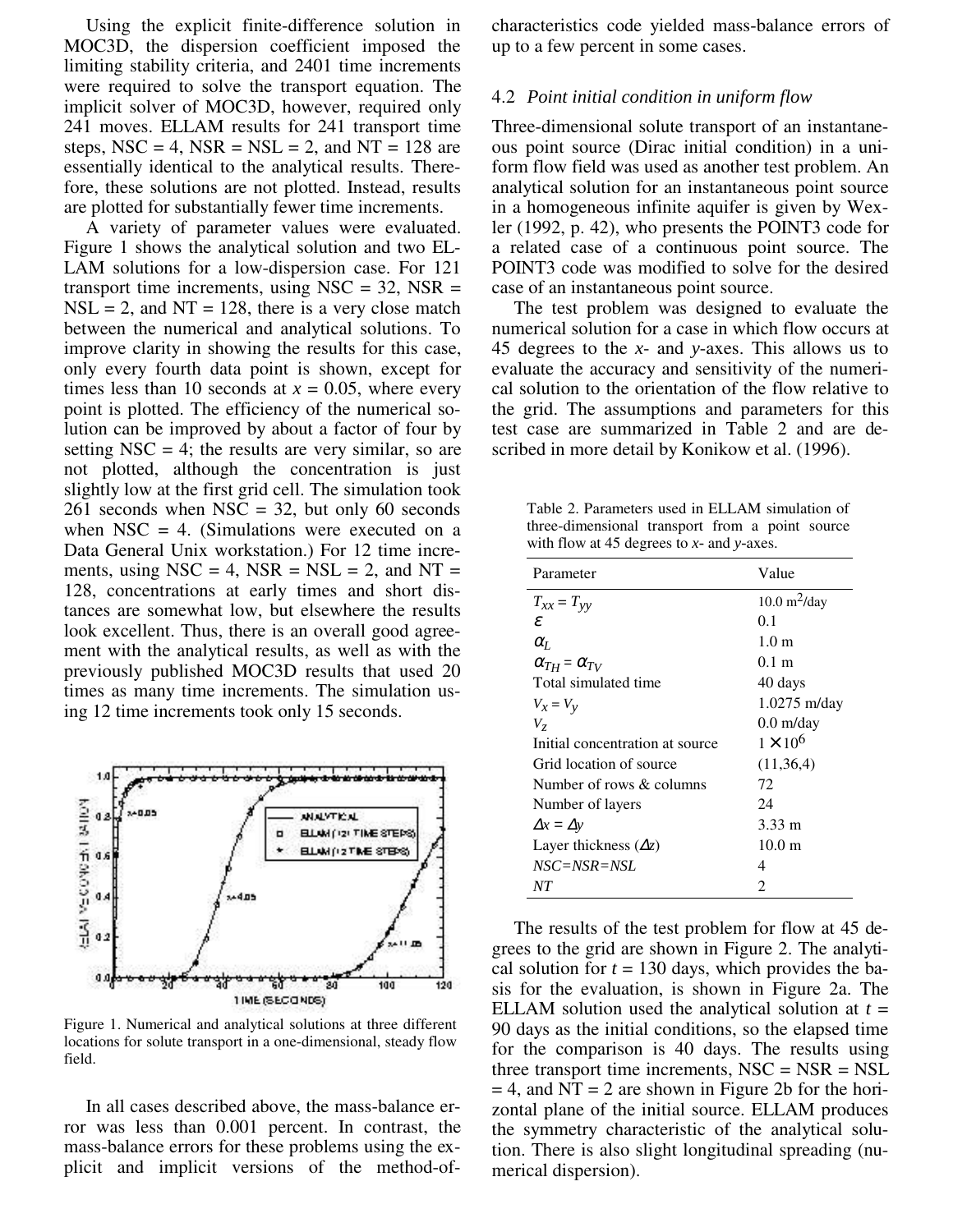The numerical results in Figure 2b show some distortion of the shape of the plume relative to the analytical solution. It is not as pronounced, however, as the "hourglass" shape yielded by MOC3D for this problem (see Kipp et al. 1998, Fig. 14). There is a narrowing of the plume calculated with the numerical model, which is characteristic of a gridorientation effect and is caused primarily by the offdiagonal (cross-product) terms of the dispersion tensor. When flow is oriented parallel to the grid, or when longitudinal and transverse dispersivities are equal, the cross-product terms of the dispersion tensor are zero. Because flow is at 45 degrees to the grid in this test problem, the cross-product dispersive flux terms are of maximum size and negative concentrations are most likely to occur. The calculated concentration field is less accurate in this case largely because the standard differencing scheme for the cross-product dispersive flux terms can cause overshoot and undershoot of concentrations. If the base (or background) is zero concentration, then undershoot will cause negative concentrations. The magnitude of this overshoot and undershoot effect is reduced by using a finer grid.



Figure 2. Concentration contours for (a) analytical and (b) EL-LAM solutions for transport of a point initial condition in uniform flow at 45 degrees to the *x*-direction at  $t = 130$  days. Contour values are log of concentration.

Indeed, some small areas of negative concentrations were calculated. The extent of the areas of negative concentration are indicated by shading all areas where the relative concentration is less than -0.05 and less than -10.0. Decreasing the size of the transport time increment did not substantially reduce the area over which negative concentrations occurred. The increase in execution time, however, was significant, so the very small improvement does not appear to justify the extra computational costs.

This test case involving a Dirac initial condition with flow at a 45 degree angle to the grid represents a stringent test for any solute-transport model, and the ELLAM results for this case are qualitatively good. Of all the test cases for which ELLAM was evaluated, however, the results were least accurate for this particular set of test conditions.

#### 4.3 *Constant source in nonuniform flow*

Burnett & Frind (1987) used a numerical model to simulate a hypothetical problem having a constant source of solute over a finite area at the surface of an aquifer having homogeneous properties, but nonuniform boundary conditions, which result in nonuniform flow. Because an analytical solution is not available for such a complex system, we use their results for this test case as a benchmark for comparison with the results of applying the ELLAM algorithm in MOC3D, as was also done by Konikow et al. (1996) and Kipp et al. (1998). Burnett & Frind (1987) used an alternating-direction Galerkin finiteelement technique to solve the flow and solutetransport equations in both two and three dimensions. A detailed description of the problem geometry and of the parameters for the numerical simulation are presented by Konikow et al. (1996, p. 55- 60).

Cases of both two- and three-dimensional transport were examined for this problem, but only the latter case will be presented here. The grids used in the ELLAM simulations were designed to match as closely as possible the finite-element mesh used by Burnett & Frind (1987). Some differences in discretization, however, could not be avoided because the finite-element method uses a point-centered grid whereas ELLAM uses a block-centered grid. The former allows specifications of values at nodes, which can be placed directly on boundaries of the model domain. Nodes in ELLAM are located at the centers of cells, and block-centered nodes are always one-half of the grid spacing away from the edge of the model domain. Among the small differences arising from the alternative discretization schemes are that, in the ELLAM grid, (1) the modeled location of the 14.25 m long source area is offset by 0.225 m towards the right, and (2) the total length of the domain is 199.5 m.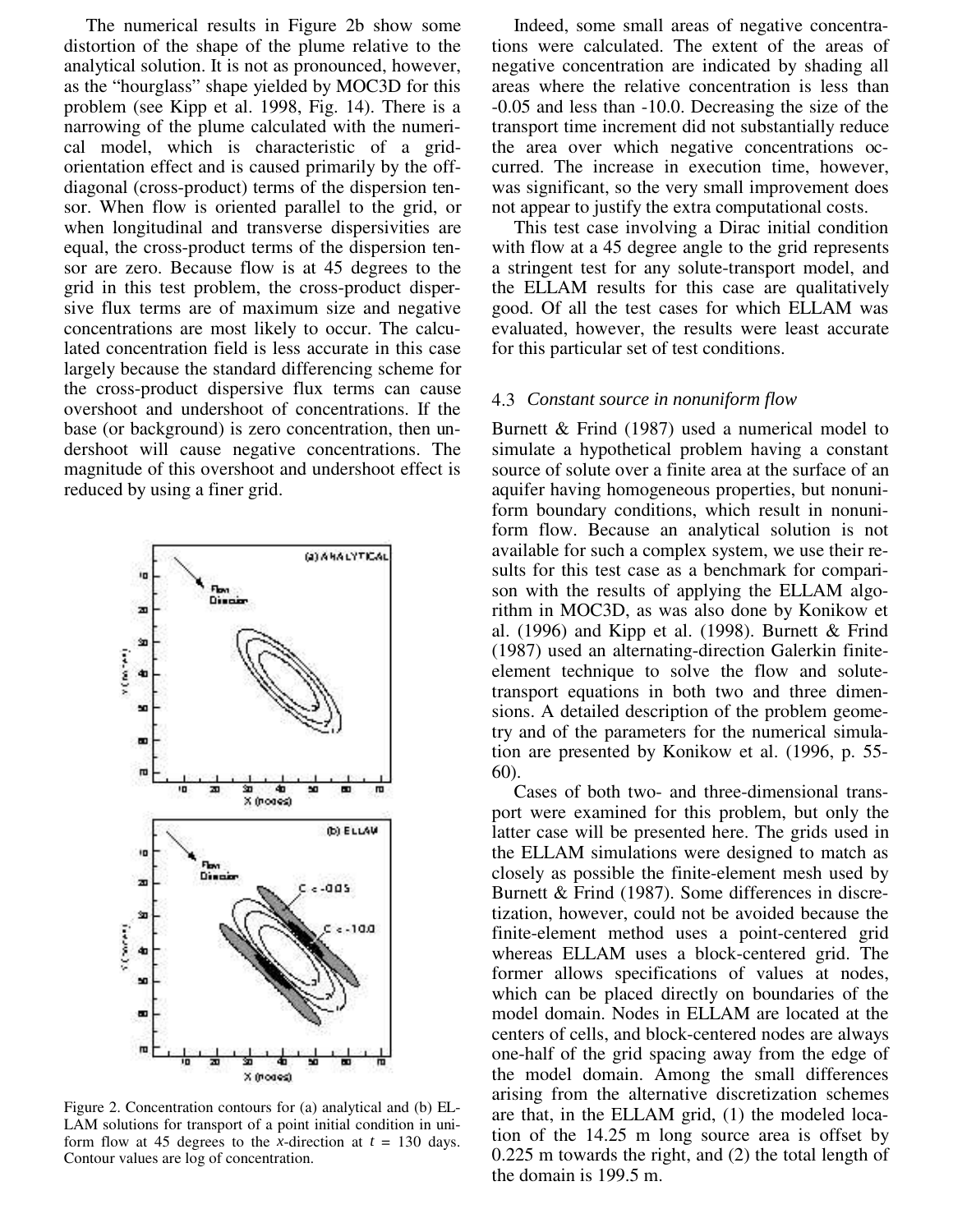The input data values for this analysis are listed in Table 3. The top flow layer consisted of constanthead nodes and the solute source.

> Table 3. Parameters used for ELLAM simulation of three-dimensional transport from a continuous point source in a nonuniform, steady-state, flow system (described by Burnett & Frind, 1987).

| Parameter                   | Value                |  |
|-----------------------------|----------------------|--|
| K                           | $1.0 \text{ m/day}$  |  |
| ε                           | 0.35                 |  |
| $\alpha$ <sub>L</sub>       | 3.0 <sub>m</sub>     |  |
| $\alpha_{TH}$               | $0.10 \text{ m}$     |  |
| $\alpha_{TV}$               | $0.01 \; \mathrm{m}$ |  |
| Total simulation time       | 12,000 days          |  |
| Source concentration $(C')$ | 1.0                  |  |
| Number of rows              | 15                   |  |
| Number of columns           | 141                  |  |
| Number of layers            | 91                   |  |
| $\Lambda x$                 | $1.425 \text{ m}$    |  |
| $\Delta y$                  | 1.0 <sub>m</sub>     |  |
| $\Delta z$                  | 0.2222-0.2333        |  |
|                             | m                    |  |
| $NSC = NSR = NSL$           | 4                    |  |
| NΤ                          | 32                   |  |

Results for the three-dimensional case based on the test case of Burnett  $&$  Frind (1987) are presented in Figure 3, which shows the transport results in a vertical plane at the middle of the plume. The EL-LAM plume (Fig. 3b) closely matches that calculated by the finite-element model (Fig. 3a), although the former shows slightly further downstream migration of low concentrations of solute. The ELLAM solution used seven transport time steps whereas the finite-element solution used 40 time steps. The EL-LAM solution provides a closer match to the Burnett & Frind (1987) solution than do the previous MOC3D results, which used 381 time steps with the implicit dispersion calculation (Kipp et al. 1998) and 4,218 with the explicit dispersion calculation (Konikow et al. 1996).



Figure 3. Results of 3-D nonuniform-flow test case: (a) finiteelement model using 40 time steps (Burnett & Frind, 1987, Fig. 8c), and (b) ELLAM solution using 7 time steps. Contours are relative concentration (contour interval is 0.2).

# 4.4 *Model availability*

The new ELLAM code and a documentation report will be available for downloading over the Internet from a USGS software repository. The repository is accessible on the World Wide Web from the USGS Water-Resources Information Web page at http://water.usgs.gov/software/ or from an alternative web page for USGS ground-water models at http://water.usgs.gov/nrp/gwsoftware/.

### 5 RELATIVE COMPUTATIONAL AND STORAGE EFFICIENCY

Computer-memory storage requirements for EL-LAM are greater than those for the explicit or implicit MOC3D dispersive transport algorithm. The additional arrays required can increase the memory size requirement by as much as a factor of three.

The computational effort required by the ELLAM simulator is strongly dependent on the size of the problem being solved, as determined by the total number of nodes, the NS and NT values, and the total number of time increments. Analyses indicate that the greatest computational effort, as measured by CPU time, is typically expended in the mass tracking routines. For a given problem, computational time may vary significantly as a function of the characteristics of the particular computer on which the simulation is performed, and on which FORTRAN compiler and options were used to generate the executable code.

#### 6 CONCLUSIONS

The accuracy and precision of the numerical results of the implicit ELLAM simulator were tested and evaluated by comparison to analytical and numerical solutions for the same set of test problems as documented previously for MOC3D, although the instantaneous point source problem was modified slightly. These evaluation tests indicate that the solution algorithms in the ELLAM model can successfully and accurately simulate three-dimensional transport and dispersion of a solute in flowing ground water. The numerical methods used to solve the governing equations have broad general capability and flexibility for application to a wide range of hydrogeological problems. To avoid non-physical oscillations and loss of peak concentrations, care must be taken to use a grid having sufficient mesh density to adequately resolve sharp fronts.

Relative to the method of characteristics, the primary advantages of the ELLAM code are that fewer transport time steps need be used and that mass is conserved globally, and relative to other standard